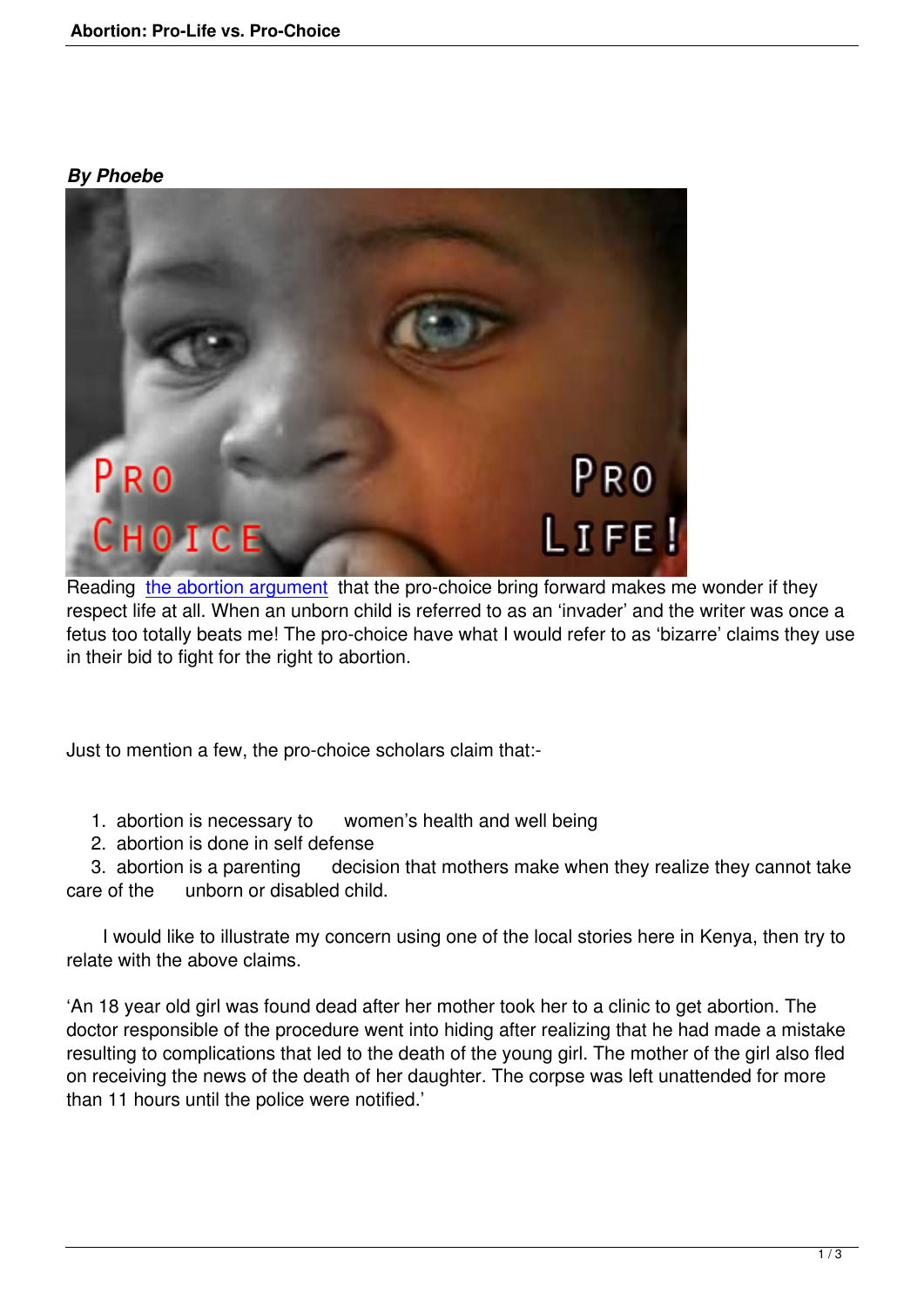If for sure abortion is 'necessary for the health and well being of a woman', how would the doctor in the above illustration account for the 'well being' of the girl that unfortunately was 'never achieved'?

In our new constitution Article 26(4) does not permit abortion, but in the same statement, it creates a loop-hole that could be used to validate abortion regardless of one's health status being good.

The pro-choice claim that 'abortion is done in self defense' raises the question, is the innocent unborn child the attacker? This is a being that did not request to be conceived in the first place! The feminists' advocate that parents –both mothers and fathers – have binding duties to their unborn child as the product of their life giving sexual act.

The argument that abortion is a parenting decision mothers make when they realize they can't take care of the unborn child may be quite misleading basing it on the above story.

The girl's mother made a move which may not explain if her decision was out of love or malice. She may have meant to relieve her daughter of a responsibility that would have overwhelmed her considering her age and other psychological strains she may have gone through, but from the result, it was definitely the wrong decision, suicidal at that. The girl had the right to decline but she agreed and the unfortunate happened to her! Decisions may not always turn out to be right the whole time, but when it comes to matters of life and death, you will agree with me that it is better to choose life.

Among the Pro-choice scholars' claims is that 'the fetus has the likelihood of developing emotional relationship with the mother even before birth, thus it's an enormous emotional strain to the mother to put an unborn child up for adoption.' My question is which decision strains the mother's emotions more? 'knowing the baby is growing up well but with another family, or having devastating memories of the baby that was aborted and tormenting thoughts of what it would have been like if it was actually born?'

The whole argument presented by pro-choice scholars requires one to make decisions that are both rational and ethical.